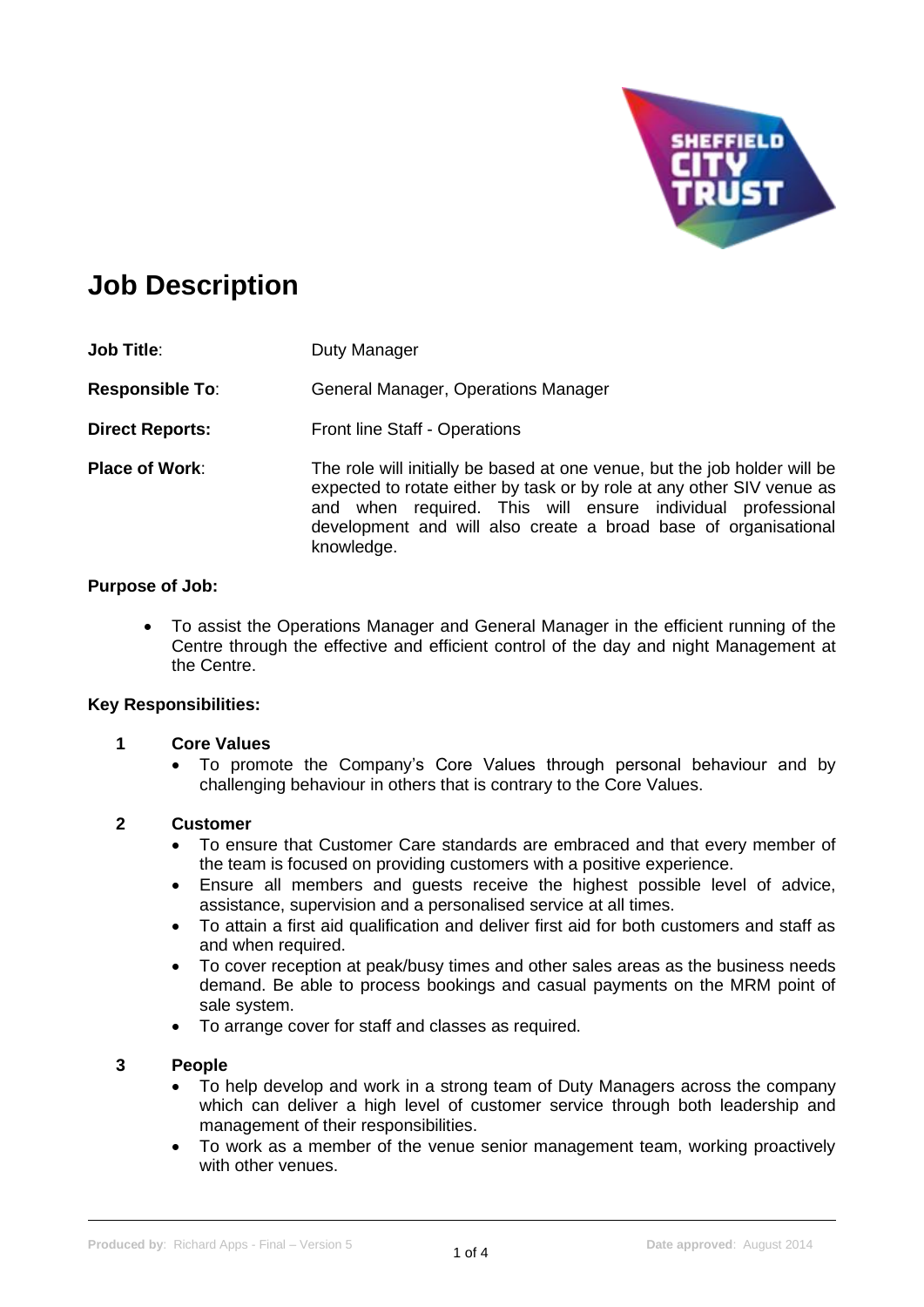- To recruit, manage and develop all team members in accordance with Company employment policies, through the management structure.
- To ensure that on a day to day basis the staffing structures and effective rotas are in place as agreed by the Operations & Events Manager/Commercial Manager and or the General Manager.
- Manage the day time operations of front line staff from all departments.
- Report to the relevant senior Managers any staff or operational issues

# **4 Financial**

- To assist in the delivery of financial objectives ensuring measures are in place to achieve the agreed budget.
- To ensure every opportunity is exploited to drive up income and reduce costs in line with company procedure and policy.
- Maintain effective control of staff expenditure, in accordance with agreed budgets and Company procedures, to achieve optimum financial efficiency.
- Purchase equipment and supplies as required in the prescribed manner, with correct authorisation and within agreed budgets.

# **5 Business Development**

- To work with the General/Commercial/Sales manager to attract new customers and events to the venue so that income and profit figures are achieved.
- To deliver repeat customer business through the effective day to day operations of the centre, including the delivery of events.

#### **6 Operations**

- To ensure the smooth running of the day and night operation  $-$  this may include late/over-night work, within budget, so that customers are satisfied with the service.
- Deliver departmental training when required.
- Ensure all maintenance requirements are identified, reported and completed promptly.
- To ensure that staff are paid correctly through timely OT submissions and deductions for absence where appropriate
- To carry out Management Job Chats and Performance Reviews as required.
- Liaise with Human Resources when required.
- To oversee departments within the venue as agreed by the General Manager.
- To be designated key holder and respond to emergencies as and when required.
- To undertake any other duties that are appropriate to the post.
- To work directly with the Operations & Events Manager and the central events team which will include:
	- $\circ$  on receipt of event riders liaise with event organizer to confirm rider requirements are correct.
	- o undertake the role of event coordinator on the day of the event if required.
	- $\circ$  ensure the smooth running of all events alongside daily operations; looking to deliver great customer service.

# **7 Site/Individual requirements**

Duty Managers will also look to undertake specific duties depending on the site requirements. Whilst the aim will be to train all Duty Managers in all areas, recruitment may look at specific individual strengths to ensure the following operations can be carried out at each site:

- If working at Ice Sheffield they will need:
	- o to gain the qualifications to drive the Zamboni.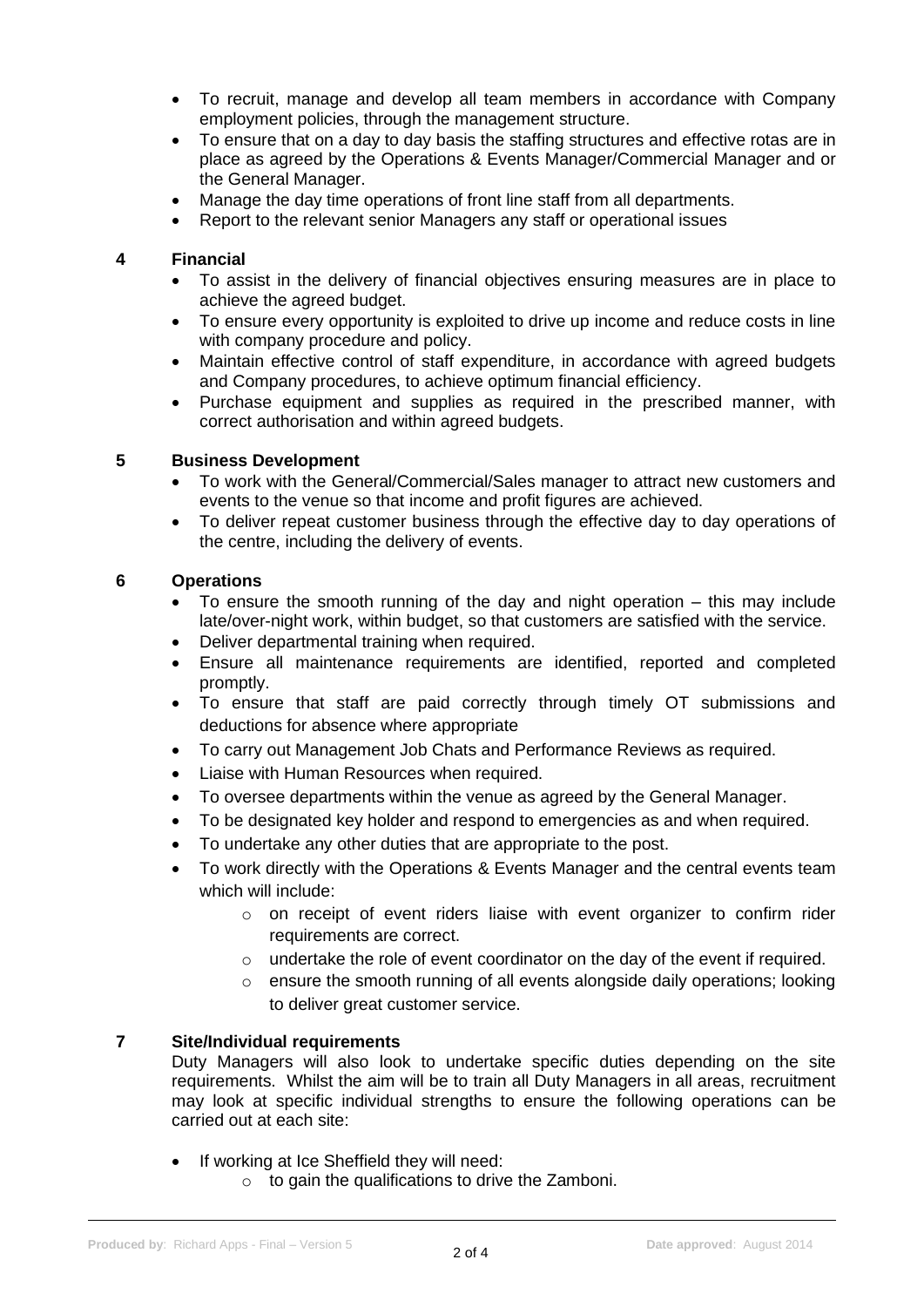- $\circ$  to ensure that the ice is resurfaced in line with the ice time diary and using the correct procedures this will include: following the most current ice depth test, using hot water and taking the correct time to carry out all ice cuts.
- o to undertake skate sharpening as and when required.
- If working at a wet site they will need:
	- $\circ$  to undertake pool plant duties the attainment of a qualification may be required.
	- o to ensure that the pool water achieves recognised industry safety levels of disinfection and corrective measures taken as a result of regular pool water tests.
	- $\circ$  to attain the NPLQ and undertake lifeguarding duties as and when required
- If designated to work in the Fitness department they will require:
	- o To hold a min Level 2 Fitness Instructors qualification
	- o To work directly with the Corporate Fitness/Sales Managers
	- o To work in the fitness suite and manage the fitness staff at site.
	- o Interact with high risk customers on a daily basis with the emphasis on customer retention
	- $\circ$  Complete NPS calls and interaction in line with Fitness Unlimited procedures.
	- o Ensure that the group fitness programme is delivered at venue in line with the Fitness Unlimited program
	- $\circ$  Ensure that all administration tasks associated with MRM and booking systems are correctly undertaken
	- $\circ$  Ensure all correct policies and procedures are followed in line with the Fitness Unlimited procedures
	- o Undertake fitness instruction and group fitness classes as and when required.
	- $\circ$  Complete daily tasks associated with the fitness equipment suppliers systems including reporting, administration and customer registration
	- $\circ$  Ensure all retention products are allocated appropriately and customer records/targets are set and achieved in line with business plans
	- $\circ$  Work with venue sales managers to ensure outreach and in house promotions are undertaken throughout the year
- If designated to oversee athletics they will be required to:
	- $\circ$  To have a good knowledge to keep up to date with the various sports
	- o To work directly with user groups helping them develop
	- o Provide event support as and when required
	- o To complete set ups/downs as and when required
- If designated to oversee front of house they will be required to:
	- o To assist in operating an efficient and effective Front of House Reception/Sales points including the handling of telephone calls, requests for information, sales, bookings and access control
	- $\circ$  Agree rotas with the Reception Supervisor to ensure cover is available to maintain the service at Reception/Customer Service at all times taking into consideration peak and off peak periods.
	- o To carry our general administration including payroll and timesheets.
	- $\circ$  To ensure stock levels are adequate and kept to a maximum and minimum level at all times.
- If designated to oversee marketing at site they will be required to: